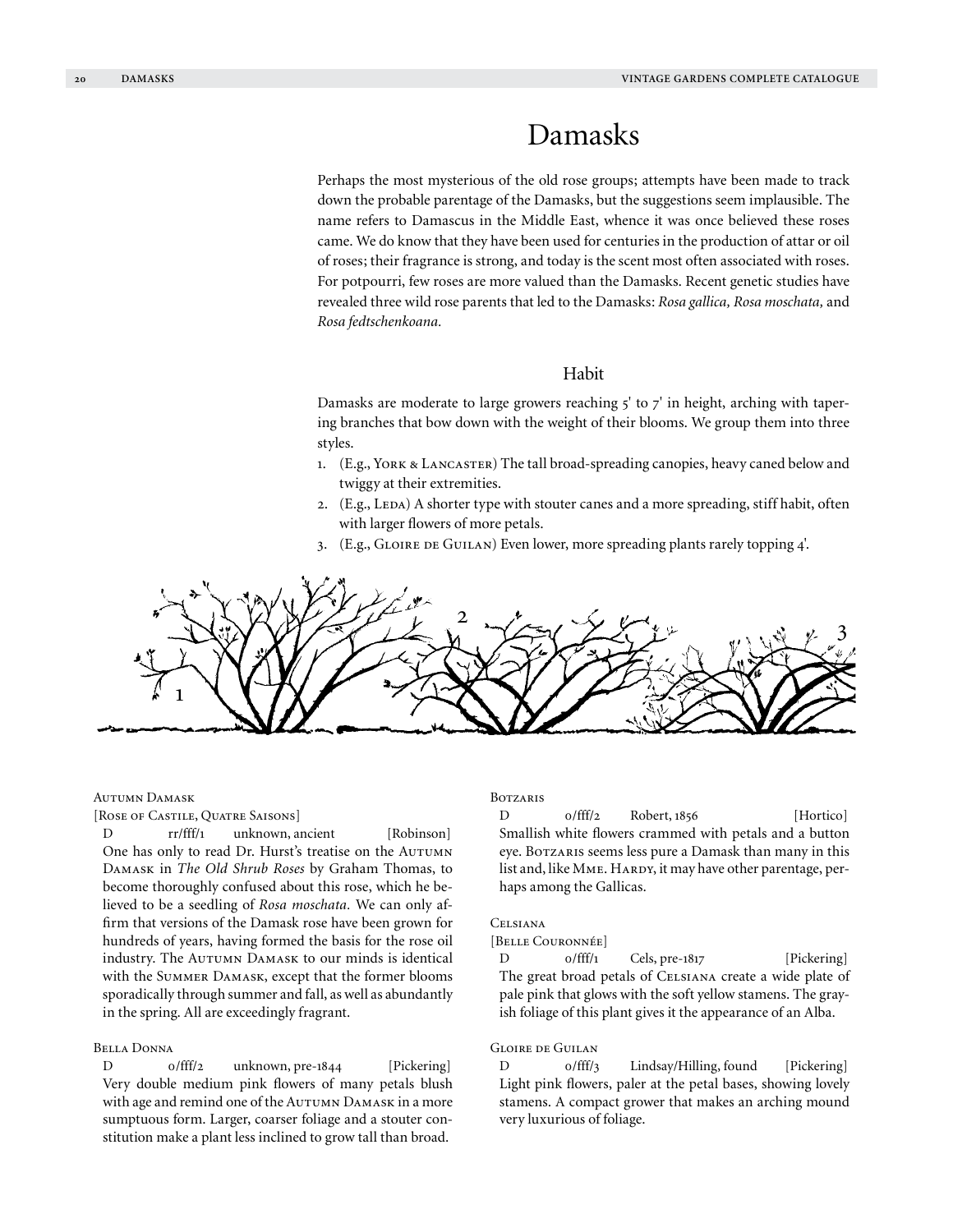# Hebe's Lip

D  $0/fft/2$  Lee, Paul, c. 1846 [unknown] An odd cross but a lovely variety. Wavy, semi-double flowers are blush-white tinged pink at the edges. Moderate growth and handsomely thorned. Our bush of HEBE's LIP recently produced a sporting branch that was identical to Sт. NICHO-LAS.

# Ispahan

D  $0/ff/2$  unknown, 1832 [Temple] Not a pure Damask but perhaps a descendant; nonetheless exceptional. High-centered buds of bright pink open slightly cupped in loose clusters. The bouquet effect of Ispahan makes it one of the most desirable in this group.

# Kazanlik

D  $0/$ ffff/1 Keller?, 1689? [Huntington i.d.] Pure pink flowers of typical Damask form, opening blowzy and fragrant from dark pink buds. Graham Thomas believes the true Kazanlik, from the attar fields of Bulgaria, is the rose called Professeur Émile Perrot.

# La Ville de Bruxelles

D 0/fff/2 Vibert, 1836 [Pickering] We are tempted to place LA VILLE DE BRUXELLES with the Hybrid Chinas because of its rather smooth stems and foliage. Certainly this has the most formally perfect flowers of all the Damasks. Deep pink flowers shot with blush and rose glisten like satin.

## Leda

[THE PAINTED DAMASK]

D 0/fff/2 unknown, pre-1831 [Huntington] White flowers edged richly with pink, marbling pale upon opening. Leda is so striking in appearance that she endears herself into the gardens of many who prefer modern roses.

#### Léon Lecomte—*Missing from our collection.*

#### "Mme. A. Labbey"

D 0/fff/2 unknown, unknown [Heirloom] This is in fact a Damask hybrid, not the Hybrid Perpetual, MME. A. LABBLEY, as it is currently sold. Flowers are small, very double, deep rose pink with a lovely fragrance. Grows like LEDA. It is conceivable that this is the MME. L'ABBEY listed in Dickerson's *The Old Rose Adventurer,* which he indicates was a Centifolia-Gallica hybrid, a cross that would have similar characteristics to a hybrid from a Damask rose.

#### Mme. Hardy

[Félicité Hardy]

D 0/fff/2 Hardy, 1832 [Pickering] MME. HARDY is far from pure Damask, but appears to have no China influence. Perhaps a Gallica strayed into her ancestry. The very double soft white flowers with green centers are the subject of many beautiful portraits. Widely grown and loved. Fragrant.

# Oeillet Parfait

D 0/fff/2 Foulard, 1841 [Pickering] Small, warm pink flowers of ordered perfection, disheveled. We mistakenly placed this with the Gallicas in our last catalogue, and referred in our description to the striped Gallica which shares this name.

# Omar Khayyam

D 0/fff/3 Fitzgerald, 1893? [Pickering] A very odd rose, supposedly raised from seed collected from a rose growing on Omar Khayyam's grave. It has no guard petals so that the semi-formal array of petals stands starkly in contrast to its green foliage. A strange and gawky grower, very weak and difficult, that tends to stay low and sprawl.

# "Petite Lisette"

D (A)  $o/fff/1$  unknown, unknown [Huntington] Rose pink flowers, 2" to 3" across, flat with tight button eyes in long-blooming clusters. A dense shrub showing Damask influence. This is clearly not the Alba originally of this name, hence our quotation marks. Thomas and Beales discuss this, and it grows in the gardens of Mottisfont Abbey.

PETITE ORLÉANNAISE—*Missing from our collection*.

# PINK LEDA

D 0/fff/2 unknown, prior to 1844 [Pickering] A sport of the favorite, LEDA, or vice versa. Light to medium pink flowers edged crimson, full of petals with large button eyes and a strong Damask scent. Moderate size.

#### Professeur Émile Perrot

D 0/fff/1 Perrot, found 1931 [Lowe; Perrot] Large, very shapely flowers set this fragrant rose apart from the blowsier KAZANLIK, which is more fragrant still. Brought from the rose fields of Bulgaria by the French professor; this rose rightly attracts much attention in our garden.

# Quatre Saisons Blanc Mousseux

D rr/ffff/1 Laffay, c. 1837 [Oliva, found] This mossy white sport of the AUTUMN DAMASK is very charming; dark dense moss covers the crowded buds, making a contrast in color and texture to the silky blooms. An upright grower, with flowers throughout the season.

## Rose de Puteau

D rr/fff/2 unknown, pre-1826 [SJHRG] This is so similar to the AUTUMN DAMASK that we are inclined not to include it, yet something seems different; flowers are a richer rose pink to rose red and the plant inclined to be more compact. Judge for yourself.

# St. Nicholas

D 0/fff/2 James, Hilling, 1950 [Luhn] While St. NICHOLAS has Damask affinities, its flowers are like pale pink versions of the Gallica OFFICINALIS, the inner petaloids turning on a mass of yellow stamens, the petals lightly spotted. Sets magnificent, large hips. A sport of Hebe's Lip.